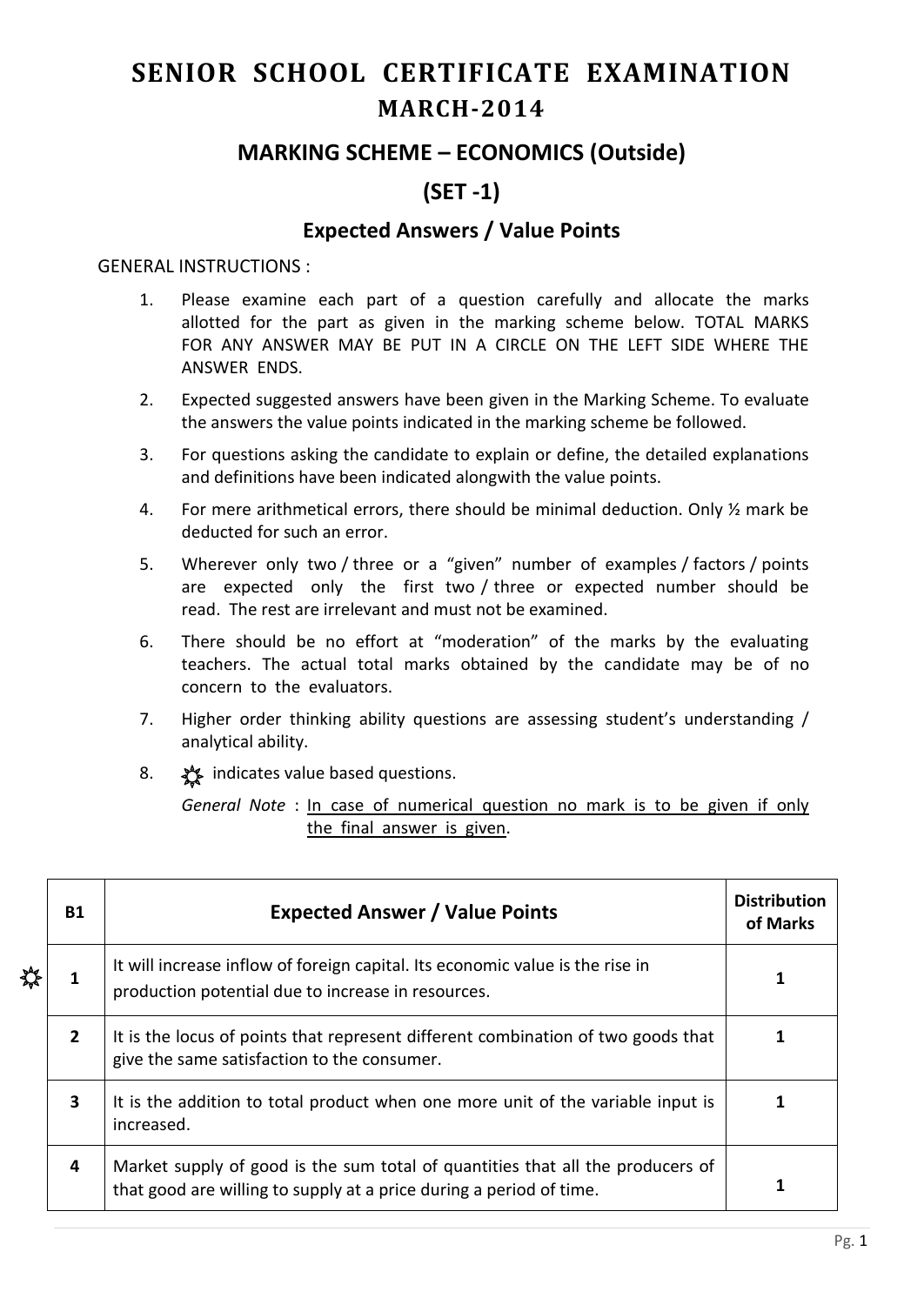| 5  | If in an oligopoly market the firms produce differentiated products, it is called<br>imperfect oligopoly.                                                                                                                                                                                                                                                                                                                            | $\mathbf{1}$ |
|----|--------------------------------------------------------------------------------------------------------------------------------------------------------------------------------------------------------------------------------------------------------------------------------------------------------------------------------------------------------------------------------------------------------------------------------------|--------------|
| 6  | A typical PP curve is downward sloping and concave, i.e. its slope is increasing,<br>because marginal Rate of Transformation (MRT) increases as we move<br>downwards along the curve. MRT increases because no resource is equally<br>efficient in production of all goods. As the resources are transferred from one<br>good to another MRT increases because less and less efficient resources are to<br>be transferred each time. | 3            |
| 7  | Price<br>Demand<br><b>Total Expenditure</b><br>200<br>10<br>20<br>8<br>24<br>192                                                                                                                                                                                                                                                                                                                                                     | $\mathbf{1}$ |
|    | As with fall in price, total expenditure also falls, price elasticity of demand is<br>less than 1. Demand is inelastic.<br>(No mark if the percentage method is used)                                                                                                                                                                                                                                                                | $\mathbf{2}$ |
| 8  | Technological progress leads to reduction in cost of producing output. Price<br>remaining unchanged, less cost means more profit. This increases supply of the<br>good.                                                                                                                                                                                                                                                              | 3            |
|    | <b>OR</b><br>Suppose input prices rise. This raises cost. Price of the good remaining<br>unchanged, profits fall. This discourages the producer so supply will decrease.<br>Opposite happens if the input prices fall.                                                                                                                                                                                                               | 3            |
| 9  | Given $AR = \frac{R}{0}$<br>Since $TR = P \times Q$<br>$AR = \frac{P \times Q}{Q} = P$                                                                                                                                                                                                                                                                                                                                               | 3            |
| 10 | The main reason why the number of firms is small is that there are barriers<br>which prevent entry of firms into industry. Patents, large capital requirement<br>control over the crucial raw materials, etc. prevent new firms from entering the<br>industry. Only those who are able to cross these barriers enter.                                                                                                                | 3            |
| 11 | According to the utility analysis, the consumer is in equilibrium when<br>$\frac{MU_x}{P_x} = \frac{MU_y}{P_v}$<br>Now, given that Px rises, then<br>$\frac{MU_x}{P_x} < \frac{MU_y}{P_y}$                                                                                                                                                                                                                                           |              |
|    | Since per rupee $MU_x$ is lower than per rupee $MU_y$ , the consumer will buy less<br>of X and more of Y.<br>It shows that when $P_x$ rises, demand for X falls.                                                                                                                                                                                                                                                                     | 4            |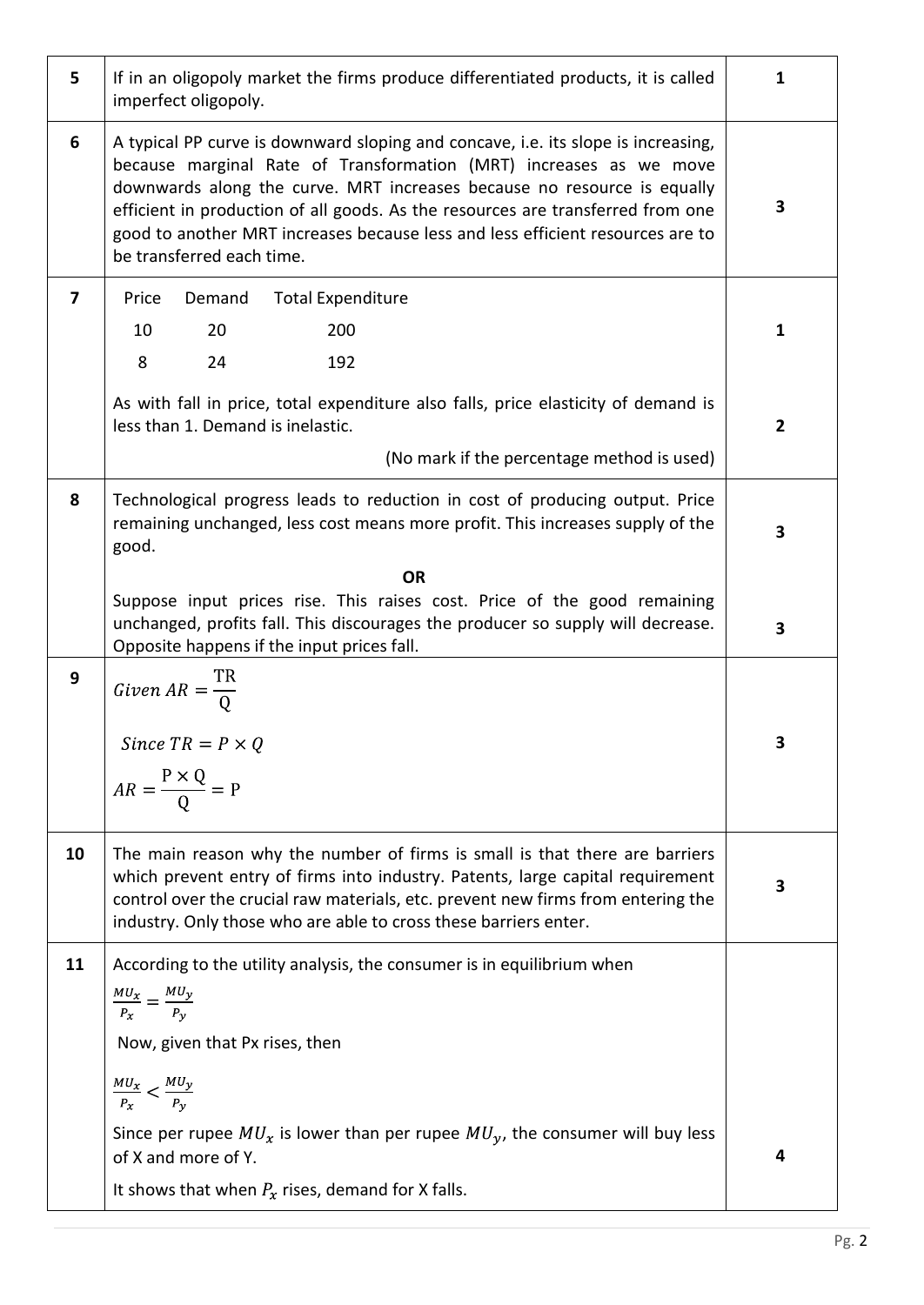|    | <b>OR</b>                                                                                                                                                                                                                                                                                                                                                                                                                        |   |
|----|----------------------------------------------------------------------------------------------------------------------------------------------------------------------------------------------------------------------------------------------------------------------------------------------------------------------------------------------------------------------------------------------------------------------------------|---|
|    | While buying a unit of a good the consumer compares price with marginal<br>utility (MU). So long as the price the consumer is willing to pay (i.e. MU) is<br>higher than the market price, the consumer will go on buying. As the consumer<br>buys more, MU falls due to the law of Diminishing Marginal Utility. The<br>consumer stops buying when MU or Price he is willing to pay is equal to market<br>price i.e. $MU = P$ . | 4 |
|    | If the consumer still buys more, MU will become lower than price; a position a<br>rational consumer will not accept.                                                                                                                                                                                                                                                                                                             |   |
| 12 | When with the rise in income of a consumer, the consumer buys less quantity<br>of a good, then that good is an inferior good for that consumer. Suppose when<br>the consumer's income rises, he buys less of coarse cloth and purchases fine<br>cloth. Then for that consumer specifically coarse cloth is an inferior good.<br>(Any other example may also be rewarded.)                                                        | 4 |
| 13 | The Law of Variable Proportions states that as only one input is increased,<br>others remaining unchanged, Total Product (TP) changes in three phases.<br>Phase : I TP rises at an increasing rate.<br><b>Phase : II</b> TP rises at decreasing rate                                                                                                                                                                             |   |
|    | <b>Phase: III TP falls</b>                                                                                                                                                                                                                                                                                                                                                                                                       |   |
|    | Reason:                                                                                                                                                                                                                                                                                                                                                                                                                          |   |
|    | <b>Phase : I</b> TP rises at an increasing rate because in the beginning as the quantity<br>of the variable input is increased efficient utilization of fixed input takes places<br>due to specialization. This raises efficiency of the variable input.                                                                                                                                                                         |   |
|    | <b>Phase : II</b> TP now rises at a decreasing rate because as the variable input is<br>increased, there is pressure on fixed inputs leading to decline in efficiency.                                                                                                                                                                                                                                                           |   |
|    | <b>Phase : III</b> TP starts falling because the quantity of the variable input becomes<br>too much in relation to the fixed input.                                                                                                                                                                                                                                                                                              |   |
|    | (Diagram not required. To be marked as a whole.)                                                                                                                                                                                                                                                                                                                                                                                 | 4 |
| 14 | (i) Indifference Curve Slopes Downwards: because in order to consume More<br>units of X good the consumer must give up some quantity of Y good, so that<br>consumer remains on the same level of satisfaction at each point of<br>Indifference Curve.                                                                                                                                                                            | 3 |
|    | (ii) Indifference Curve is convex to the origin : Because it is assumed that<br>Marginal Rate of Substitution falls continuously as the consumer moves<br>downwards along the curve. It is due to the Law of Diminishing Marginal Utility.                                                                                                                                                                                       | 3 |
|    |                                                                                                                                                                                                                                                                                                                                                                                                                                  |   |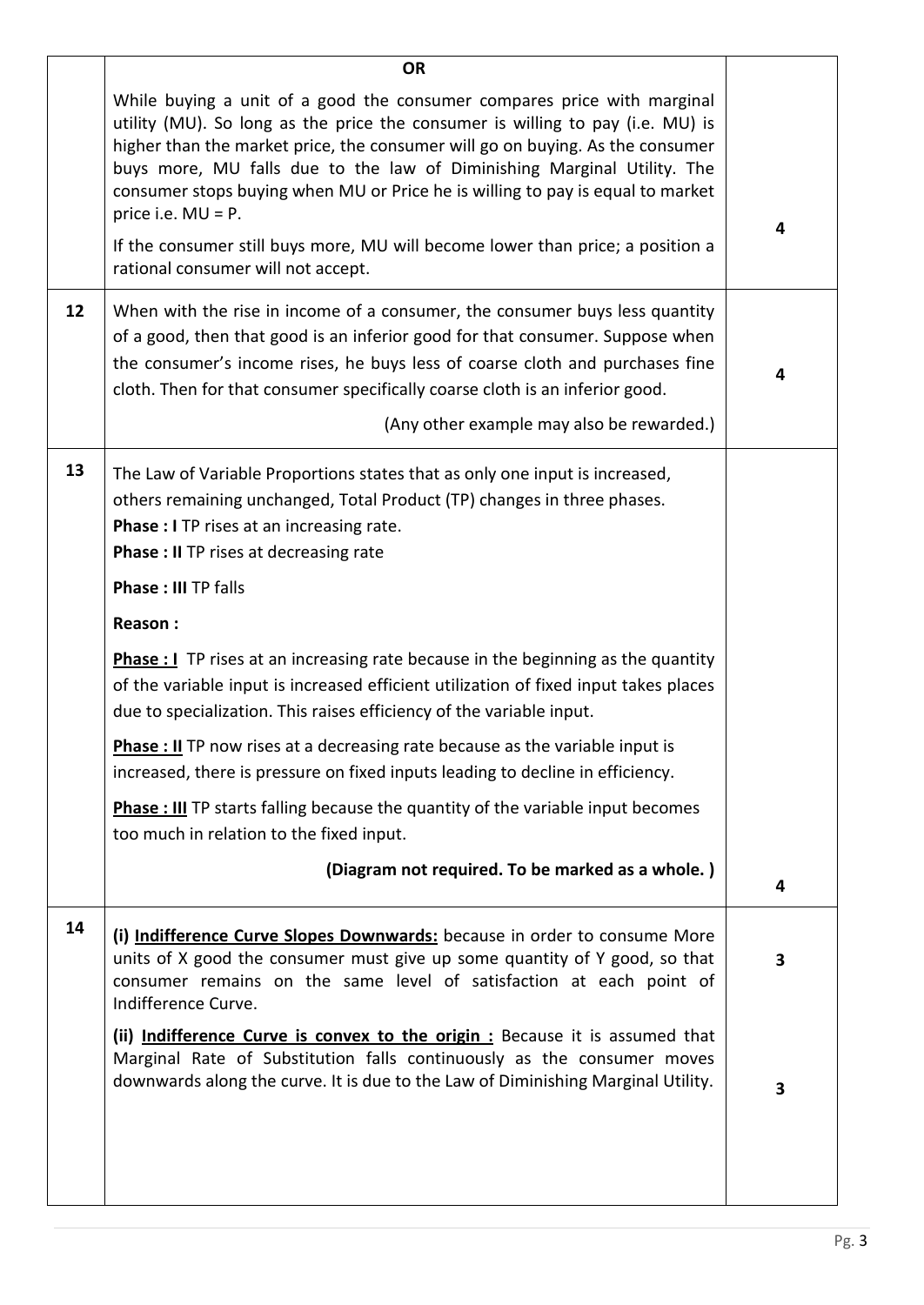|    |                                         |               |                 |            |                               | <b>OR</b>                                                                                                                                                                  |                |
|----|-----------------------------------------|---------------|-----------------|------------|-------------------------------|----------------------------------------------------------------------------------------------------------------------------------------------------------------------------|----------------|
|    | good.                                   |               |                 |            |                               | Marginal Rate of Substitution (MRS) means the rate at which a consumer is<br>willing to sacrifice quantity of one good to obtain one more unit of the other                | $\mathbf{1}$   |
|    |                                         |               |                 |            |                               | Let the two goods consumed be A and B. Suppose the following combinations<br>of these two goods have the same utility level for him :                                      |                |
|    | Good A                                  |               | Good B          | <b>MRS</b> |                               |                                                                                                                                                                            |                |
|    | $\mathbf{1}$                            | 8             |                 |            |                               |                                                                                                                                                                            | 3              |
|    | $\overline{2}$                          |               | 4               | 4B:1A      |                               |                                                                                                                                                                            |                |
|    | 3                                       |               | $\mathbf{1}$    | 3B:1A      |                               |                                                                                                                                                                            |                |
|    | he consumes more of A.                  |               |                 |            |                               | The consumer is willing to sacrifice 4B to obtain second unit of A. For the third<br>unit of A. he is willing to sacrifice less because marginal utility of A decreases as | $\overline{2}$ |
| 15 | Output                                  | <b>TR</b>     | <b>TC</b>       | MR         | MC                            |                                                                                                                                                                            |                |
|    | 1                                       | 6             | $7\overline{ }$ | 6          | $\overline{7}$                |                                                                                                                                                                            |                |
|    | $\overline{2}$                          | 12            | 13              | 6          | 6                             |                                                                                                                                                                            | $\mathbf{2}$   |
|    | 3                                       | 18            | 17              | 6          | 4                             |                                                                                                                                                                            |                |
|    | 4                                       | 24            | 23              | 6          | 6                             | Equilibrium                                                                                                                                                                |                |
|    | 5                                       | 30            | 31              | 6          | 8                             |                                                                                                                                                                            |                |
|    |                                         |               |                 |            |                               | The producers is in equilibrium at 4 units of output                                                                                                                       | $\mathbf{1}$   |
|    |                                         |               |                 |            |                               | <b>Reason :</b> At this level of output the conditions of producers equilibrium                                                                                            |                |
|    |                                         |               |                 |            | given below are satisfied :   |                                                                                                                                                                            |                |
|    |                                         | $(1)$ MC = MR |                 |            |                               |                                                                                                                                                                            | 1              |
|    |                                         |               |                 |            | (2) MC > MR after equilibrium |                                                                                                                                                                            | $\mathbf 1$    |
|    | <b>Profit</b> = $TR - TC = 24 - 23 = 1$ |               |                 |            |                               |                                                                                                                                                                            | 1              |
| 16 |                                         | Price         | P,<br>$P_{2}$   |            |                               | $\mathsf{Q}_2$<br>۵,<br>Quantity                                                                                                                                           | $\mathbf{2}$   |
|    | $D_2$                                   |               |                 |            |                               | $OP_1$ is the equilibrium price and $OQ_1$ is the equilibrium quantity. Demand<br>decreases so that demand curve shifts to the left. The new demand curve is               |                |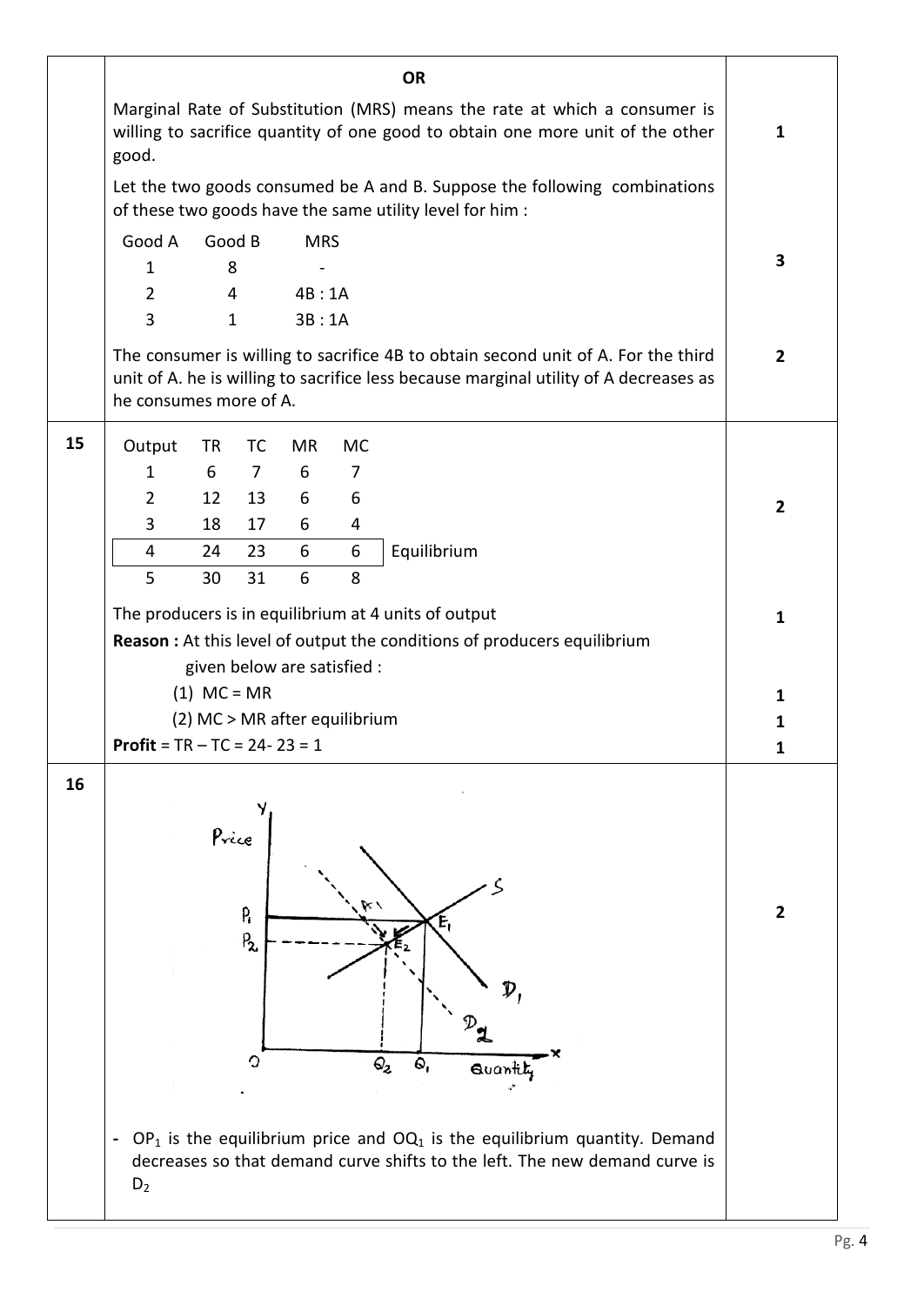|    | - This creates an excess supply $(A_1E_1)$ at the existing price OP <sub>1</sub> .<br>- The excess supply creates competition among sellers, resulting in fall in price.<br>- Fall in price leads to rise in demand and fall in supply as indicated by the<br>arrows.<br>- These changes continue till the market reaches new equilibrium at $E_2$ with a<br>lower price $OP_2$ and lower quantity $OQ_2$ .<br>For the blind candidate:<br>Decrease in demand results in excess supply.<br>Excess supply causes competition among sellers which reduces price<br>Fall in price results in rise in demand and fall in supply.<br>٠<br>Excess supply is reducing.<br>٠<br>These changes continue till demand and supply are equal at new price.<br>٠<br>New equilibrium price is less | 4<br>6         |
|----|-------------------------------------------------------------------------------------------------------------------------------------------------------------------------------------------------------------------------------------------------------------------------------------------------------------------------------------------------------------------------------------------------------------------------------------------------------------------------------------------------------------------------------------------------------------------------------------------------------------------------------------------------------------------------------------------------------------------------------------------------------------------------------------|----------------|
|    | <b>SECTION - B</b>                                                                                                                                                                                                                                                                                                                                                                                                                                                                                                                                                                                                                                                                                                                                                                  |                |
| 17 | Time deposits are deposits which have fixed period of maturity Or which can<br>be withdrawn only after a specified period of time.                                                                                                                                                                                                                                                                                                                                                                                                                                                                                                                                                                                                                                                  | 1              |
| 18 | When aggregate demand is higher than aggregate supply at full employment,<br>the gap is called inflationary gap.                                                                                                                                                                                                                                                                                                                                                                                                                                                                                                                                                                                                                                                                    | $\mathbf{1}$   |
| 19 | Full employment is a situation in which all those who are able and willing to<br>work at given wage rate find work.                                                                                                                                                                                                                                                                                                                                                                                                                                                                                                                                                                                                                                                                 | $\mathbf{1}$   |
| 20 | When total government expenditure exceeds total government receipts<br>excluding borrowing, the difference is called fiscal deficit.                                                                                                                                                                                                                                                                                                                                                                                                                                                                                                                                                                                                                                                | $\mathbf{1}$   |
| 21 | The price of one currency in terms of the other is called foreign exchange rate.                                                                                                                                                                                                                                                                                                                                                                                                                                                                                                                                                                                                                                                                                                    | 1              |
| 22 | Externalities refer to the benefits (or harms) a firm or an individual causes to<br>another for which it is not paid (or penalised)                                                                                                                                                                                                                                                                                                                                                                                                                                                                                                                                                                                                                                                 | $\mathbf{1}$   |
|    | <b>Example</b> : Use of public parks by the people for pleasure for which no<br>payments are made by the public (or any other example). It increases welfare<br>through positive effect on health.                                                                                                                                                                                                                                                                                                                                                                                                                                                                                                                                                                                  | $\overline{2}$ |
| 23 | The unit of account function means that monetary unit is treated as the<br>standard unit for quoting prices or borrowing & lending activities etc. This<br>function has made possible keeping of accounts and the emergence of the<br>banking system.                                                                                                                                                                                                                                                                                                                                                                                                                                                                                                                               | 3              |
|    | <b>OR</b>                                                                                                                                                                                                                                                                                                                                                                                                                                                                                                                                                                                                                                                                                                                                                                           |                |
|    | Deferred payments mean payment contracted to be made at some future<br>date. Money serves as a standard of such deferred payments, like in<br>borrowing and lending activities. It has made possible the creation of banking<br>system.                                                                                                                                                                                                                                                                                                                                                                                                                                                                                                                                             | 3              |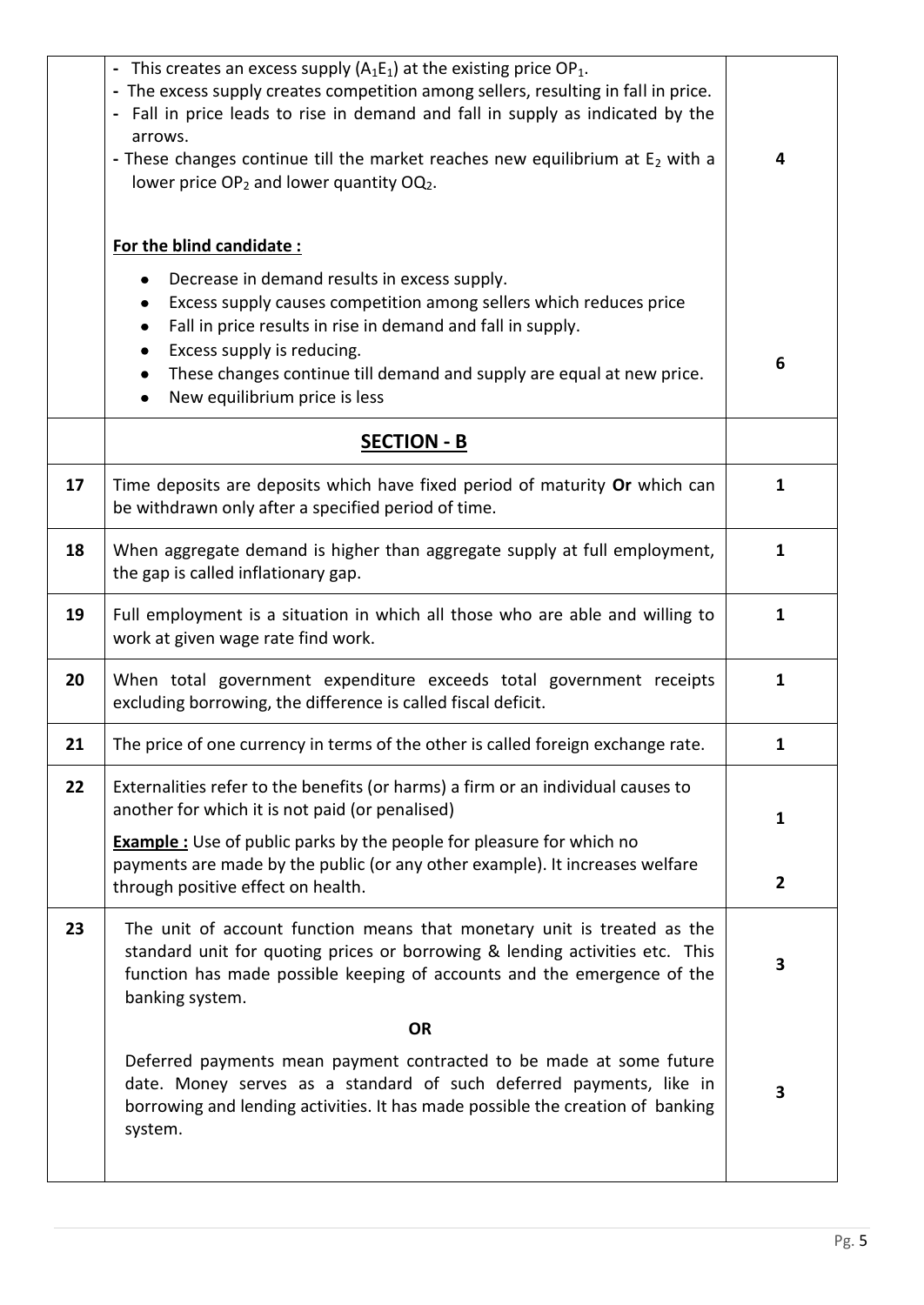| 24 | (i) Tax Receipts are revenue receipts because these neither create any liability<br>nor reduce asset.                                                                                                                                                                                        | $1\frac{1}{2}$ |
|----|----------------------------------------------------------------------------------------------------------------------------------------------------------------------------------------------------------------------------------------------------------------------------------------------|----------------|
|    | (ii) Disinvestments are capital receipts because it reduces assets.                                                                                                                                                                                                                          | $1\frac{1}{2}$ |
| 25 | Autonomous transactions are those which are not influenced by other<br>transactions in Balance of Payment Account. Accommodating transactions are<br>those which are undertaken to cover deficit / Surplus in BOP.                                                                           | 3              |
| 26 | Rise in foreign exchange rate means that one unit of foreign currency is worth<br>more rupees than earlier. So one unit of foreign currency can now buy more<br>goods and services from India. It makes Indian exports cheaper to the foreign<br>buyers. This is likely to increase exports. | 3              |
| 27 | Central bank is banker to the government like commercial banks are to the<br>public. It accepts deposits from government and gives loans to the government<br>in times of need.                                                                                                              | 4              |
|    | <b>OR</b>                                                                                                                                                                                                                                                                                    |                |
|    | Commercial banks are required to keep a certain minimum percentage of<br>deposits as cash reserve with the central bank. Central bank user these<br>reserves to meet emergency requirements of the commercial banks. It is called<br>bankers' bank functions of the central bank.            | 4              |
| 28 | $Y = \overline{C} + MPC(Y) + I$                                                                                                                                                                                                                                                              | $1\frac{1}{2}$ |
|    | $2000 = 200 + MPC(2000) + 100$                                                                                                                                                                                                                                                               | $1\frac{1}{2}$ |
|    | $2000MPC = 2000 - 200 - 100$                                                                                                                                                                                                                                                                 |                |
|    | $MPC = \frac{1700}{2000}$                                                                                                                                                                                                                                                                    |                |
|    | $MPC = 85$<br>(No marks if only the final answer is given)                                                                                                                                                                                                                                   | $\mathbf{1}$   |
| 29 | This will reduce the inequalities of income as the difference between<br>disposable incomes of higher income and lower income groups will fall. This<br>will also provide more resource to the government for spending on welfare of<br>the poor-                                            | 4              |
| 30 | $NNP_{fc} = (ii + vi) + iv + viii + vii - v$                                                                                                                                                                                                                                                 | $\overline{2}$ |
|    | $= 800 + 100 + 300 + 400 + 500 - 50$                                                                                                                                                                                                                                                         | $1\frac{1}{2}$ |
|    | $= Rs. 2050$ Arab.                                                                                                                                                                                                                                                                           | $\frac{1}{2}$  |
|    | $GNDI = NNPfc + ix + x - iii$                                                                                                                                                                                                                                                                | $\mathbf{1}$   |
|    | $= 2050 + 200 + 250 - (-30)$                                                                                                                                                                                                                                                                 | $\frac{1}{2}$  |
|    | $= Rs 2530$ Arab                                                                                                                                                                                                                                                                             | $\frac{1}{2}$  |
|    | (No marks if only the final answer is given)                                                                                                                                                                                                                                                 |                |
|    |                                                                                                                                                                                                                                                                                              |                |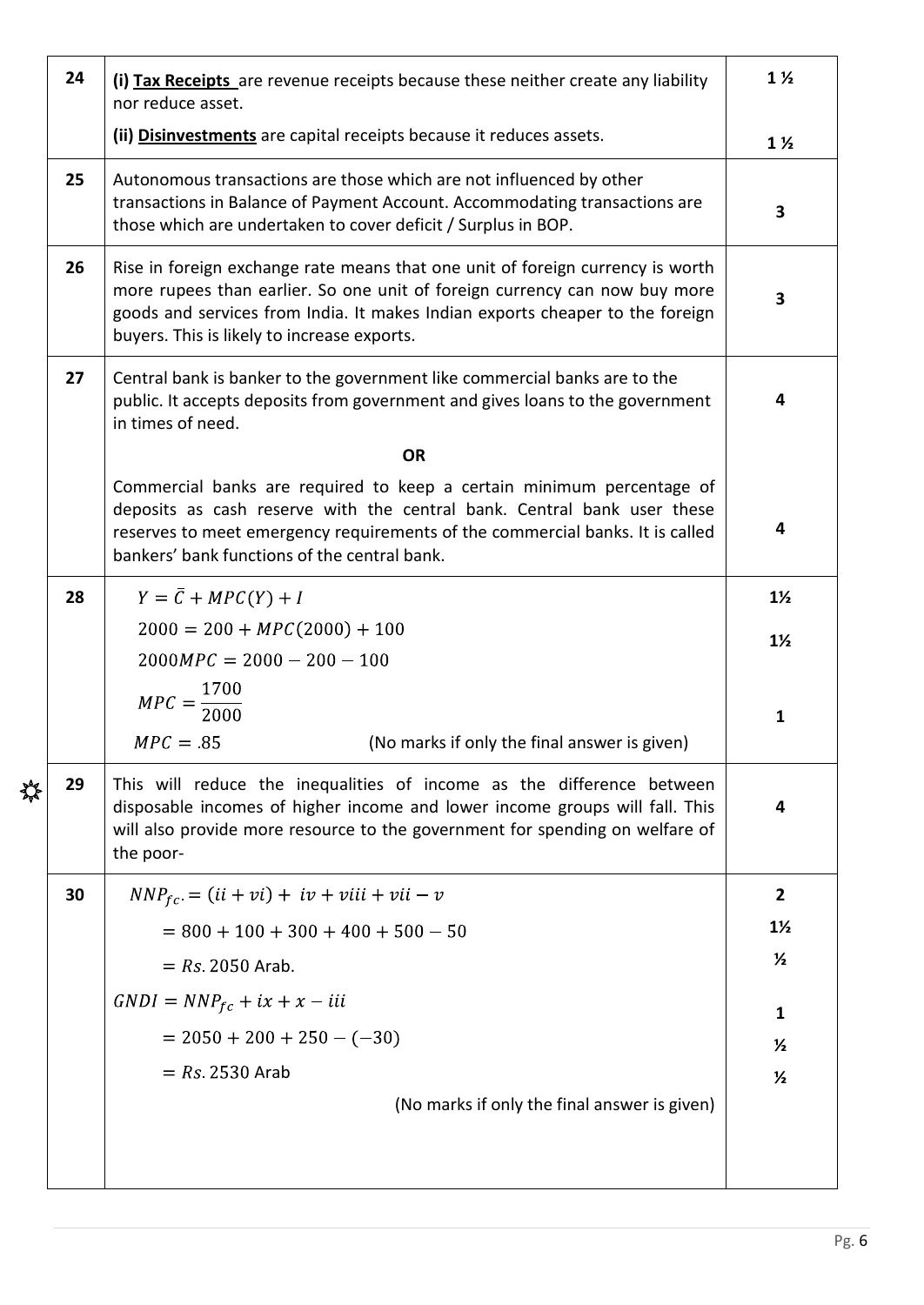